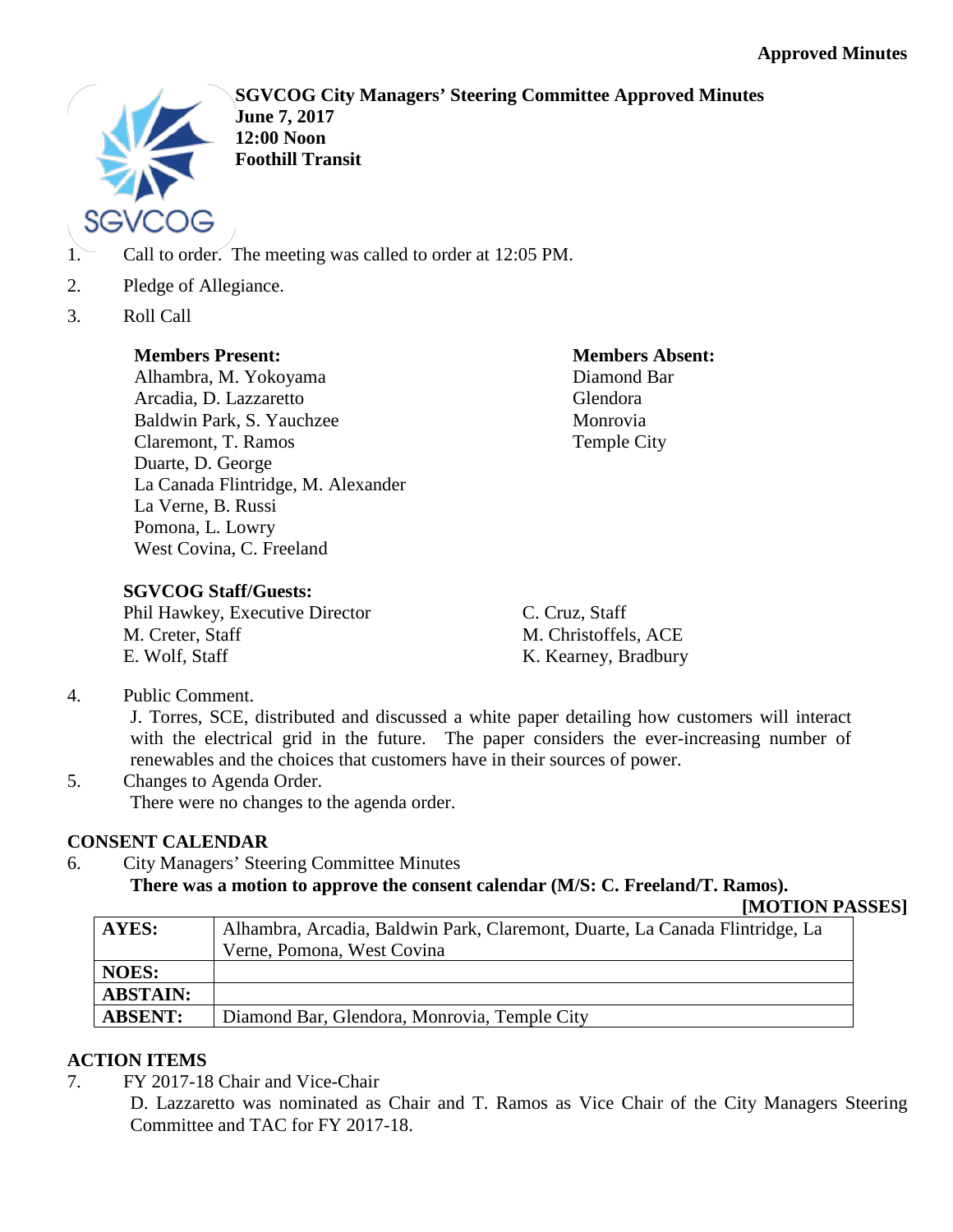## **Approved Minutes**

## **There was a motion to accept the nominations (M/S: D. George/T. Ramos).**

#### **[MOTION PASSES]**

| AYES:              | Alhambra, Arcadia, Baldwin Park, Claremont, Duarte, La Canada Flintridge, La<br>Verne, Pomona, West Covina |
|--------------------|------------------------------------------------------------------------------------------------------------|
| <b>NOES:</b>       |                                                                                                            |
| <b>ABSTAIN:</b>    |                                                                                                            |
| <b>ABSENT:</b>     | Diamond Bar, Glendora, Monrovia, Temple City                                                               |
| __________________ |                                                                                                            |

#### 8. FY 2017-18 ACE Budget

M. Christoffels reviewed the ACE Budget for 2017-2018 and presented an update on current and future projects.

### **There was a motion to recommend that the Governing Board approve the ACE budget. (M/S: L. Lowry/S. Yauchzee).**

### **[MOTION PASSES]**

| AYES:           | Alhambra, Arcadia, Baldwin Park, Claremont, Duarte, La Canada Flintridge, La |  |
|-----------------|------------------------------------------------------------------------------|--|
|                 | Verne, Pomona, West Covina                                                   |  |
| <b>NOES:</b>    |                                                                              |  |
| <b>ABSTAIN:</b> |                                                                              |  |
| <b>ABSENT:</b>  | Diamond Bar, Glendora, Monrovia, Temple City                                 |  |
|                 |                                                                              |  |

9. FY 2016-17 Budget Amendment #3

M. Creter reviewed the budget amendments.

**There was a motion to recommend that the Governing Board approve the COG budget amendments. (M/S: T. Ramos/L. Lowry).**

#### **[MOTION PASSES]**

| <b>AYES:</b>    | Alhambra, Arcadia, Baldwin Park, Claremont, Duarte, La Canada Flintridge, La |
|-----------------|------------------------------------------------------------------------------|
|                 | Verne, Pomona, West Covina                                                   |
| <b>NOES:</b>    |                                                                              |
| <b>ABSTAIN:</b> |                                                                              |
| <b>ABSENT:</b>  | Diamond Bar, Glendora, Monrovia, Temple City                                 |
|                 |                                                                              |

### **DISCUSSION ITEMS**

10. Ad Hoc ACE/ Large Capital Projects Committee Draft Report

P. Hawkey reviewed the report submitted by the Ad Hoc Committee, as well as the parallel report by the Executive Committee. Members discussed both reports and there was consensus that joining ACE and COG in a two-step process over an 18-month period would be disruptive and divisive. Immediately and completely joining both organizations at one time eliminates the requirement to get approval from all city councils twice. There was a recommendation that the City Managers' Steering Committee endorse the Executive Committee's parallel report and that a member appear before the June Governing Board meeting to speak in support of this plan.

**There was a motion to support the Executive Committee report (M/S: L. Lowry/B. Russi). IMOTION PASSES]** 

|                 | <b>HVIO LIUIN LAN</b>                                                       |  |
|-----------------|-----------------------------------------------------------------------------|--|
| <b>AYES:</b>    | Alhambra, Arcadia, Baldwin Park, Claremont, La Canada Flintridge, La Verne, |  |
|                 | Pomona, West Covina                                                         |  |
| <b>NOES:</b>    |                                                                             |  |
| <b>ABSTAIN:</b> | <b>Duarte</b>                                                               |  |
| <b>ABSENT:</b>  | Diamond Bar, Glendora, Monrovia, Temple City                                |  |
|                 |                                                                             |  |

#### 12. Treasurer's Report

P. Hawkey discussed the Treasurer's Report.